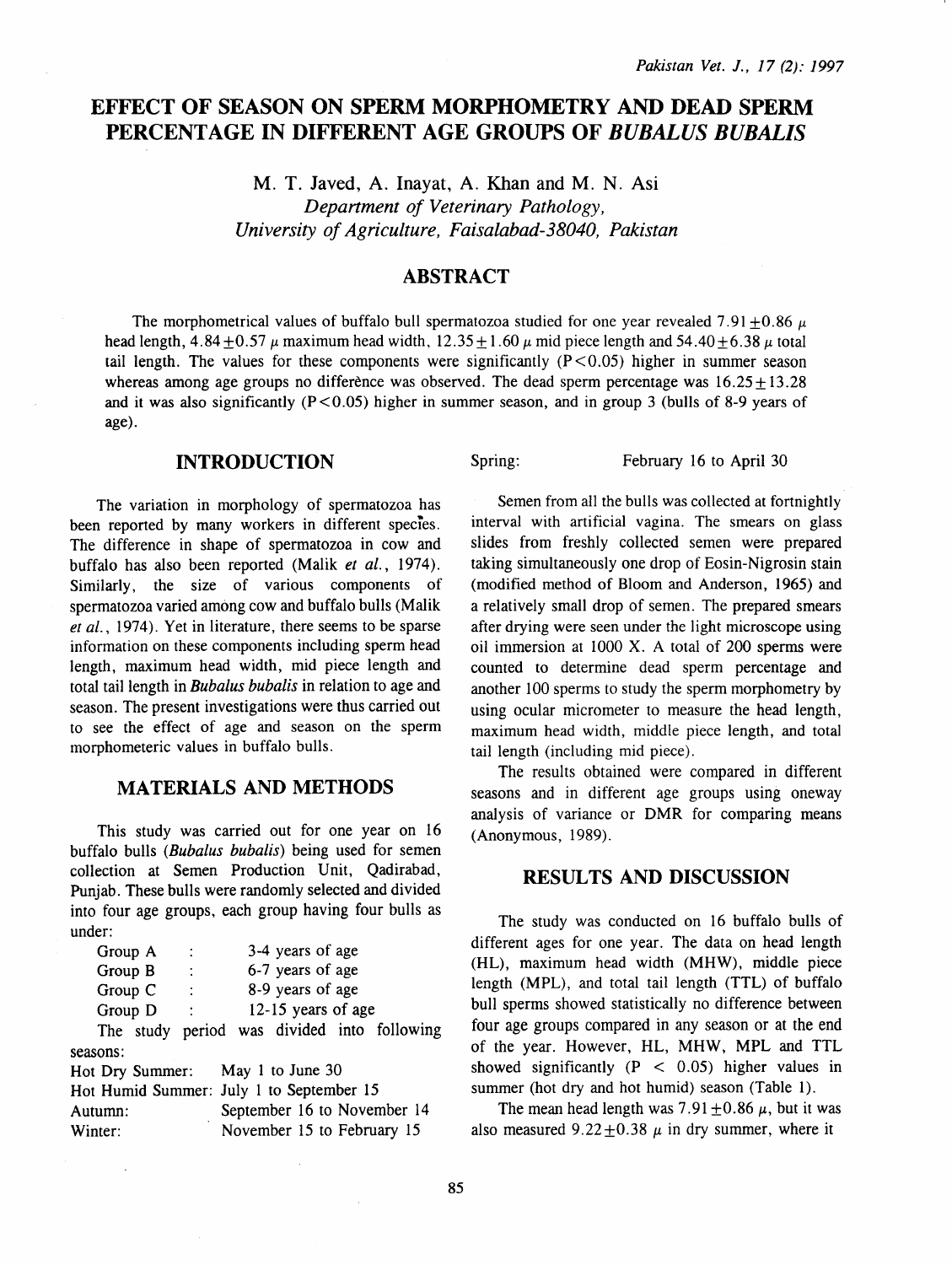Table 1: Comparison of (means  $\mu \pm SD$ ) different components of buffalo spermatozoa at 1000X, using oneway analysis of variance.

|                      |                                   | Summer                                                                                                 |                                                                                                            | Autumn                                                                                                | Winter                                                                                                    | Spring                                                                                                    | Total                                                                                            |
|----------------------|-----------------------------------|--------------------------------------------------------------------------------------------------------|------------------------------------------------------------------------------------------------------------|-------------------------------------------------------------------------------------------------------|-----------------------------------------------------------------------------------------------------------|-----------------------------------------------------------------------------------------------------------|--------------------------------------------------------------------------------------------------|
| Parameters/<br>Group |                                   | Dry                                                                                                    | Humid                                                                                                      |                                                                                                       |                                                                                                           |                                                                                                           |                                                                                                  |
| Head Length (HL)     |                                   |                                                                                                        |                                                                                                            |                                                                                                       |                                                                                                           |                                                                                                           |                                                                                                  |
| A<br>B<br>C<br>D     | Total                             | $9.45 \pm 0.38c$<br>$9.18 \pm 0.37$ b<br>$9.23 \pm 0.41$<br>$9.01 \pm 0.38c$<br>$9.22 \pm 0.38c$       | $8.52 \pm 0.84$ b<br>$8.63 \pm 0.88$ b<br>$7.71 \pm 0.22a$<br>$8.04 \pm 0.68$ b<br>$8.22 \pm 0.74$         | $7.49 \pm 0.25a$<br>$7.44 \pm 0.21a$<br>$7.38 \pm 0.36a$<br>$7.55 \pm 0.27ab$<br>$7.46 \pm 0.26a$     | $7.33 \pm 0.11a$<br>$7.38 \pm 0.17a$<br>$7.33 \pm 0.21a$<br>$7.28 \pm 0.28$ ab<br>$7.33 \pm 0.18a$        | $7.28 \pm 0.12a$<br>$7.38 \pm 0.47a$<br>$7.49 \pm 0.38a$<br>$7.11 \pm 0.21a$<br>$7.32 \pm 0.31a$          | $8.01 \pm 0.95$<br>$8.00 \pm 0.89$<br>$7.83 \pm 0.78$<br>$7.80 \pm 0.78$<br>$7.91 \pm 0.86$      |
|                      |                                   |                                                                                                        |                                                                                                            |                                                                                                       |                                                                                                           |                                                                                                           |                                                                                                  |
| A<br>B<br>C<br>D     | Maximum Head Width (MHW)<br>Total | $5.81 \pm 0.21$ b<br>$5.65 \pm 0.30b$<br>$5.59 \pm 0.32$ b<br>$5.65 \pm 0.39b$<br>$5.67 \pm 0.29c$     | $5.48 \pm 0.88$ ab<br>$5.05 \pm 0.62$ ab<br>$4.61 \pm 0.11a$<br>$4.72 \pm 0.27a$<br>$4.96 \pm 0.61$        | $4.78 \pm 0.36a$<br>$4.72 \pm 0.27a$<br>$4.56 \pm 0.47a$<br>$4.72 \pm 0.32a$<br>$4.69 \pm 0.34$ ab    | $4.40 \pm 0.21a$<br>$4.51 \pm 0.11a$<br>$4.45 \pm 0.22a$<br>$4.34 \pm 0.00a$<br>$4.42 \pm 0.15a$          | $4.51 \pm 0.21a$<br>$4.40 \pm 0.11a$<br>$4.51 \pm 0.21a$<br>$4.40 \pm 0.11a$<br>$4.45 \pm 0.16a$          | $4.99 \pm 0.69$<br>$4.86 \pm 0.55$<br>$4.74 \pm 0.51$<br>$4.77 \pm 0.53$<br>$4.84 \pm 0.57$      |
|                      | Mid Piece Length (MPL)            |                                                                                                        |                                                                                                            |                                                                                                       |                                                                                                           |                                                                                                           |                                                                                                  |
| A<br>B<br>C<br>D     | Total                             | $14.93 \pm 0.84c$<br>$14.61 \pm 0.44c$<br>$15.15 \pm 0.57$ b<br>$14.93 \pm 1.30c$<br>$14.90 \pm 0.79c$ | $12.71 \pm 1.26b$<br>$13.47 + 1.80$ hc<br>$11.89 \pm 0.62a$<br>$12.92 \pm 1.33b$<br>$12.75 \pm 1.31b$      | $10.97 \pm 0.57a$<br>$11.08 + 0.64a$<br>$11.29 \pm 1.06a$<br>$11.51 \pm 0.75$ ab<br>$11.21 \pm 0.73a$ | $11.78 \pm 0.60$ ab<br>$11.78 + 0.37a$<br>$11.40 \pm 0.38a$<br>$11.51 \pm 0.39a$<br>$11.62 \pm 0.43a$     | $11.18 \pm 0.28$ ab<br>$11.46 + 0.11a$<br>$11.35 \pm 0.21a$<br>$11.08 \pm 0.36a$<br>$11.26 \pm 0.27a$     | $12.31 \pm 1.63$<br>$12.48 \pm 1.58$<br>$12.22 \pm 1.62$<br>$12.39 \pm 1.67$<br>$12.35 \pm 1.60$ |
|                      | Total Tail Length (TTL)           |                                                                                                        |                                                                                                            |                                                                                                       |                                                                                                           |                                                                                                           |                                                                                                  |
| A<br>B<br>C<br>D     | Total                             | $65.81 \pm 1.40$<br>$64.62 \pm 1.64b$<br>$59.78 \pm 8.96b$<br>$65.10 \pm 1.15b$<br>$63.82 + 4.82c$     | $57.12 \pm 7.94a$<br>$57.45 \pm 7.22$ ab<br>$51.20 \pm 2.57$ ab<br>$55.33 \pm 8.08ab$<br>$55.28 \pm 6.63b$ | $50.28 \pm 0.80a$<br>$50.50 \pm 1.73a$<br>$48.27 \pm 5.24a$<br>$50.72 \pm 1.70a$<br>$49.94 \pm 2.79a$ | $50.99 \pm 0.92a$<br>$51.69 \pm 1.70a$<br>$52.61 \pm 1.96$ ab<br>$50.39 \pm 1.05a$<br>$51.42 \pm 1.57$ ab | $53.10 \pm 1.20a$<br>$51.15 \pm 1.49a$<br>$50.93 \pm 0.91$ ab<br>$50.82 \pm 1.11a$<br>$51.50 \pm 1.44$ ab | $55.46 \pm 6.70$<br>$55.08 \pm 6.34$<br>$52.56 \pm 5.89$<br>$54.47 \pm 6.68$<br>$54.40 \pm 6.38$ |

Values with different letters in a row are different (P < 0.05).

Table 2: Comparison of means ( $\pm$  SD) using DMR of Dead Sperm percentage of different age groups in different seasons of the year

|              | Summer             |                      |                  |                                                      |                              |                                |
|--------------|--------------------|----------------------|------------------|------------------------------------------------------|------------------------------|--------------------------------|
| Age<br>Group | Drv                | Humid                | Autumn           | Winter                                               | Spring                       | Total                          |
| $\mathsf{A}$ | $21.24 \pm 12.09b$ | $16.84 + 12.15ab$    | $9.94 \pm 7.37a$ | $12.80 \pm 9.56a$                                    | $13.21 \pm 9.46^{\circ}$     | $14.79 \pm 10.79$ <sup>A</sup> |
| B            | $14.01 + 6.60ab$   | $20.32 + 11.91b$     | $8.71 \pm 6.30a$ | $15.51 \pm 7.90ab$                                   | $16.14 + 7.37$ <sup>th</sup> | $14.91 + 8.85^{\circ}$         |
| $\mathsf{C}$ | $26.18 + 22.94$    | $22.03 + 16.86$      | $19.60 + 20.50$  | $20.87 \pm 16.74$                                    | $17.48 \pm 12.93$            | $21.16 \pm 18.07$ <sup>8</sup> |
| D            | $17.23 \pm 9.44$   | $14.26 \pm 9.52$     | $14.27 + 15.55$  | $15.88 \pm 19.08$                                    | $10.30 \pm 4.25$             | $14.44 \pm 12.95$ <sup>A</sup> |
| Total        | $19.58 \pm 14.50c$ | $18.10 \pm 12.68$ bc | $13.00 + 13.97a$ | $16.34 \pm 14.28$ abc $14.28 \pm 9.33$ <sup>ab</sup> |                              | $16.25 \pm 13.28$              |

The values in last column with different capital letters and in rows with different small letters are statistically different (P < 0.05).

was significantly  $(P \le 0.05)$  higher. Similarly, when single age group in different season was studied the HL showed significantly higher  $(P < 0.05)$  values in summer (group A and Bin dry and humid, and group C and D in dry summer) (Table 1). The head length of 8.3  $\mu$ (8.2-8.5) for buffalo bulls has been reported by Malik *et al.* (1974) and a range of 8-10  $\mu$  has been given for cow bulls (Bretschneider, 1948; Salisbury and Dongen, 1964; Bloom and Anderson, 1965).

The maximum head width (MHW) was  $4.84 \pm 0.57$  $\mu$ , but in summer it was  $5.67 \pm 0.29$   $\mu$ , where it was also significantly (P < 0.05) higher. Previously in *Bos bubalis,* MHW was reported to be 4.25  $\mu$  (4.21-4.32) by Malik *et al.* (1974). The ratio of HL to MHW was 1.63:1 where as in *Bos bubalis* it was 1.95:1 (Malik, *et al.,* 1974).

The mid piece length (MPL) was measured to be  $12.35 \pm 1.60 \mu$  (Table 1), which was in agreement to

the findings of Malik *et al.* (1974) who reported it in *Bos bubalis.* In Murrah buffalo bulls of India,  $12.5 \mu$ MPL has been reported by Guha *et al.* (1959). The total tail length (TTL) was measured  $54.40 \pm 6.38 \mu$ (Table 1). Almost similar TL of 54.8  $\mu$  (54.7-55.0) has also been reported in *Bos bubalis* (Malik *et al.,* 1974) and 54.6  $\mu$  in Murrah bulls (Guha *et al.*, 1959) while 47-54  $\mu$  in cow bulls (Bretschneider, 1949). The TTL in our study included mid piece length.

Much difference does not appear in various components of buffalo bulls in regard to previous reports for *Bos bubalis* and Murrah bulls of India. However, the values observed during present study for some of the components, particularly in summer season. were high, indicating possible effect of high temperature on spermatozoa some where in its formation or storage or both. which needs to be investigated.